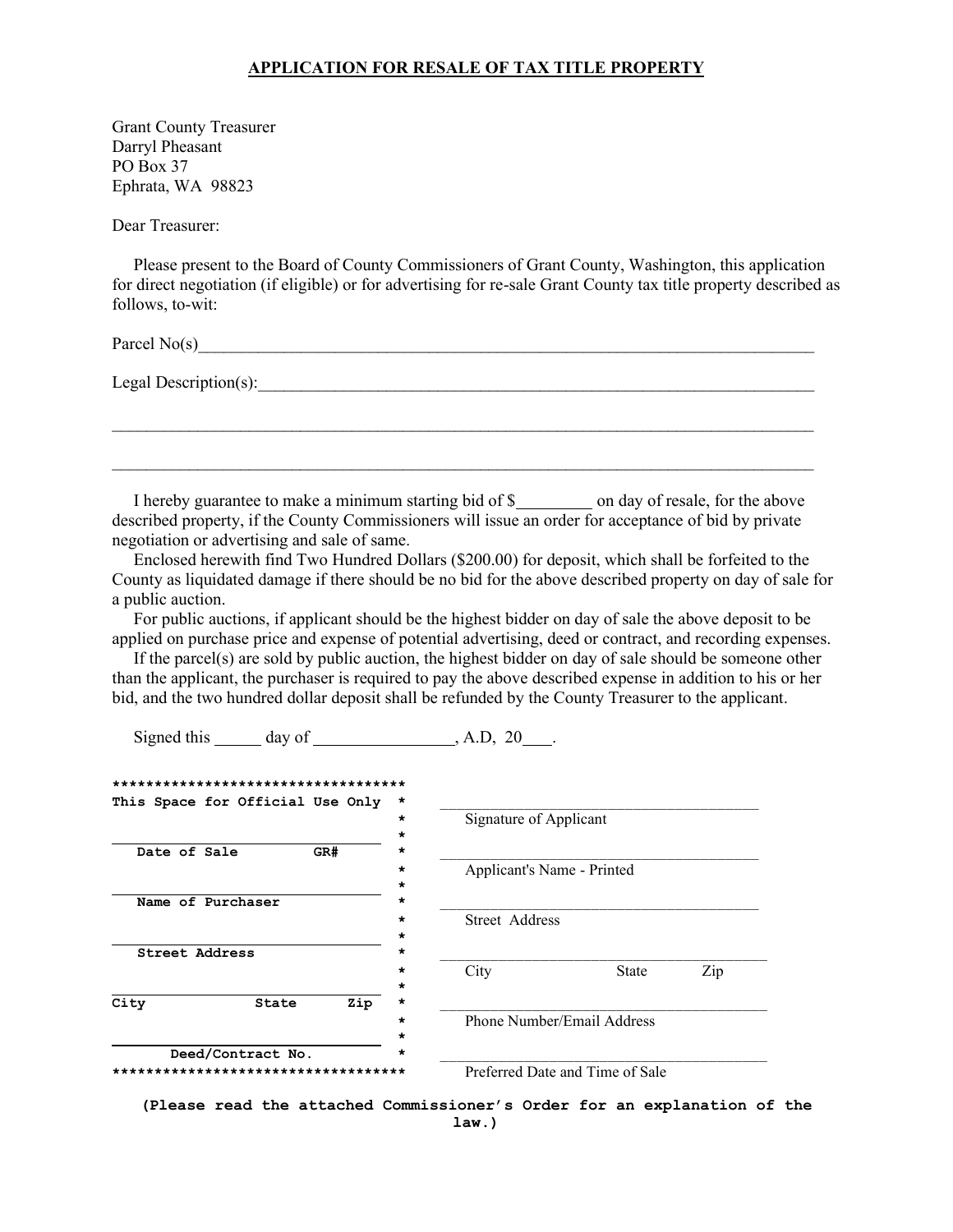## **COUNTY COMMISSIONER'S ORDER**

## STATE OF WASHINGTON ) COUNTY OF GRANT ) ss:

WHEREAS, the real property, described in the attached "Application for Re-sale of Tax Title Property", was heretofore acquired by the County of Grant, State of Washington, for delinquent taxes under tax foreclosure suit, and a deed for said real property was duly and regularly executed and delivered to said County by the County Treasurer in accordance with the laws of the State of Washington: and

WHEREAS, the Board of County Commissioners of said County deem it for the best interest of said County to sell said real property herein before described.

Now, therefore, it is hereby ordered by the Board of County Commissioners of said County that the County Treasurer be and is hereby directed to advertise and sell at public sale to the highest bidder either for all cash on the day of sale and the County Treasurer to issue deed to the property as described in application if sold by public auction. It is further ordered that each unit of said described property shall not be sold for less than the minimum price as specified in application on front page.

If sold by public auction, the County Treasurer is hereby directed to publish a notice of sale of the property described in application in a weekly newspaper published in said County for three consecutive publications. This notice shall set forth the property to be sold, together with the time and place of said sale, which shall be between the hours of 9 o'clock a.m. and 4 o'clock p.m., on a date to be fixed by the County Treasurer and to be held at the front door of the Court House at Ephrata, Grant County, Washington. Said sale may be adjourned from day to day by public announcement of said County Treasurer at the time and place designated in such notice of sale.

This order dated and signed at Ephrata, Washington, this \_\_\_\_\_\_\_\_\_ day of \_\_\_\_\_\_\_\_\_\_\_\_\_\_\_\_, A.D., 20\_\_\_\_\_\_.

> Board of County Commissioners, Grant County, Washington

 $By$ 

Chairman of the Board